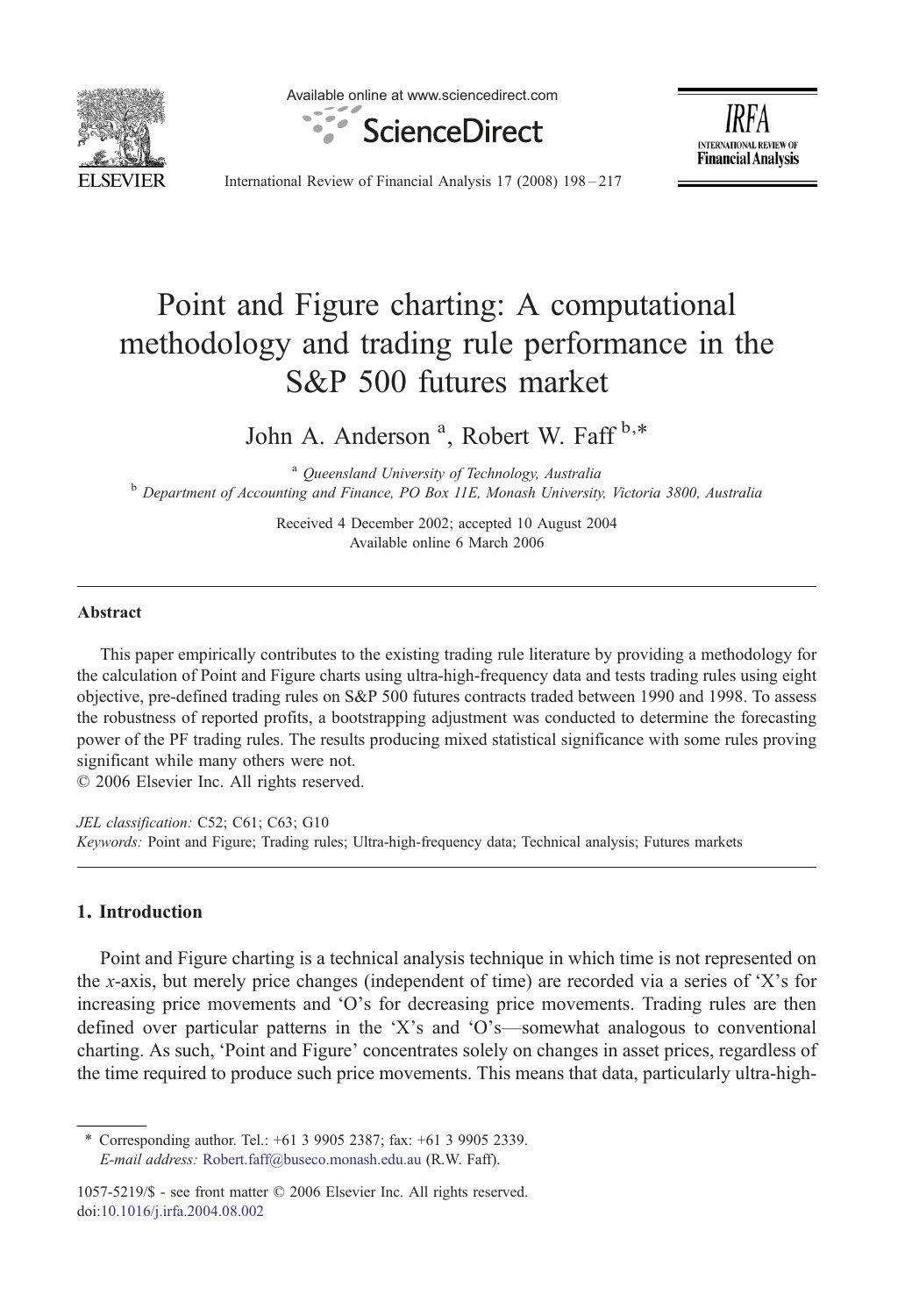frequency data, can be considerably condensed by discarding small price changes, while still capturing user-determined levels of 'material' price changes on a continuous basis.

Anecdotal evidence suggests that the technique has been known and used by practitioners for over 100 years. Indeed, the earliest reference to Point and Figure charting known to us is [deVilliers \(1933\)](#page--1-0), who claims that the method has "…grown from crude beginnings more than fifty years ago [and is] …herewith described for the first time" ([deVilliers, 1933:](#page--1-0)7). Moreover, Point and Figure charting is now a standard feature on many widely used professional market analysis software systems.<sup>1</sup> Taylor and Allen  $(1992)$ , surveyed foreign exchange dealers in London about their analytical techniques and found that over 90% of survey respondents relied on technical analysis at some point for asset allocation decisions. Therefore, we assume here that Point and Figure does play some role in the trading strategies of financial markets practitioners, but the academic literature has largely ignored the question of the usefulness of this technique.

The relevant literature on Point and Figure is extremely small—to our knowledge only three academic works have been published, two written in German by [Hauschild and Winkelmann](#page--1-0) [\(1985\)](#page--1-0) and [Stottner \(1990\)](#page--1-0) and the most recent by [Elliot and Hinz \(2002\).](#page--1-0) <sup>2</sup> The remainder of the literature has been published in the form of books including [Aby \(1996\),](#page--1-0) [Cohen \(1960\)](#page--1-0), [Dorsey](#page--1-0) [\(1995\),](#page--1-0) [Seligman \(1962\)](#page--1-0), [Wheelan \(1954\)](#page--1-0), [Zieg and Kaufman \(1975\)](#page--1-0) and [Davis \(1965\).](#page--1-0) 3

[Hauschild and Winkelmann \(1985\)](#page--1-0) examined several simple Point and Figure trading rules using daily data on 40 companies listed on German equity markets between 1970 and 1980. Their use of daily data can produce some problems with the calculation of Point and Figure results.<sup>4</sup> While they did not present results for individual firms, based on their aggregated results across all firms, the Point and Figure technique was unable to outperform a simple buy-and-hold strategy for the period.

[Stottner \(1990\)](#page--1-0) also focused on equity markets examining 445 German and overseas companies. The data set comprised closing data for periods of between 70months and 14years prior to the conclusion of the test in February 1989. [Stottner \(1990\)](#page--1-0) used Point and Figure charting but in a manner more akin to a simple filter-rule strategy with no complex pattern assessment. As with [Hauschild and Winkelmann \(1985\),](#page--1-0) he also found that Point and Figure produced trading results inferior to a simple buy-and-hold strategy. However, the use of the filter rule type approach by [Stottner \(1990\)](#page--1-0) casts some doubt as to the ability to fully assess the results as an accurate reflection of Point and Figure trading rule performance during the test period. This is because the technique adopted in [Stottner \(1990\)](#page--1-0) considers very simple Point and Figure trading rules without testing the rules that have appeared in much of the popular (practitioner) Point and Figure literature.

<sup>&</sup>lt;sup>1</sup> For example, Bloomberg, Reuters, TradeStation and MetaStock include Point and Figure as part of their technical analysis software.

<sup>&</sup>lt;sup>2</sup> Both German articles gratefully translated by Ralf Becker, an econometrics PhD student at Queensland University of Technology.

<sup>&</sup>lt;sup>3</sup> Most of these works provide reasonably elementary treatment of the subject and/or provide largely unstructured methodologies that are unsuitable for rigorous academic journals. Examples of poor methodology include the use of spurious trendlines that have little a priori value, vaguely defined/subjective chart 'patterns' and trade entry/exit 'rules' which become so onerous in their specification that they are unlikely to be of practical value due to the rarity of such complex conditions being met.

<sup>4</sup> For example, when dealing with Open, High, Low, Close data inferences/guesses must be made about whether the day's highest price was traded before the day's low to determine whether a price reversal has occurred during that day. Furthermore, if only closing prices are used then trading activity through the day (which may have produced a buy/sell signal) is not recorded reducing the accuracy of the recorded price movements.